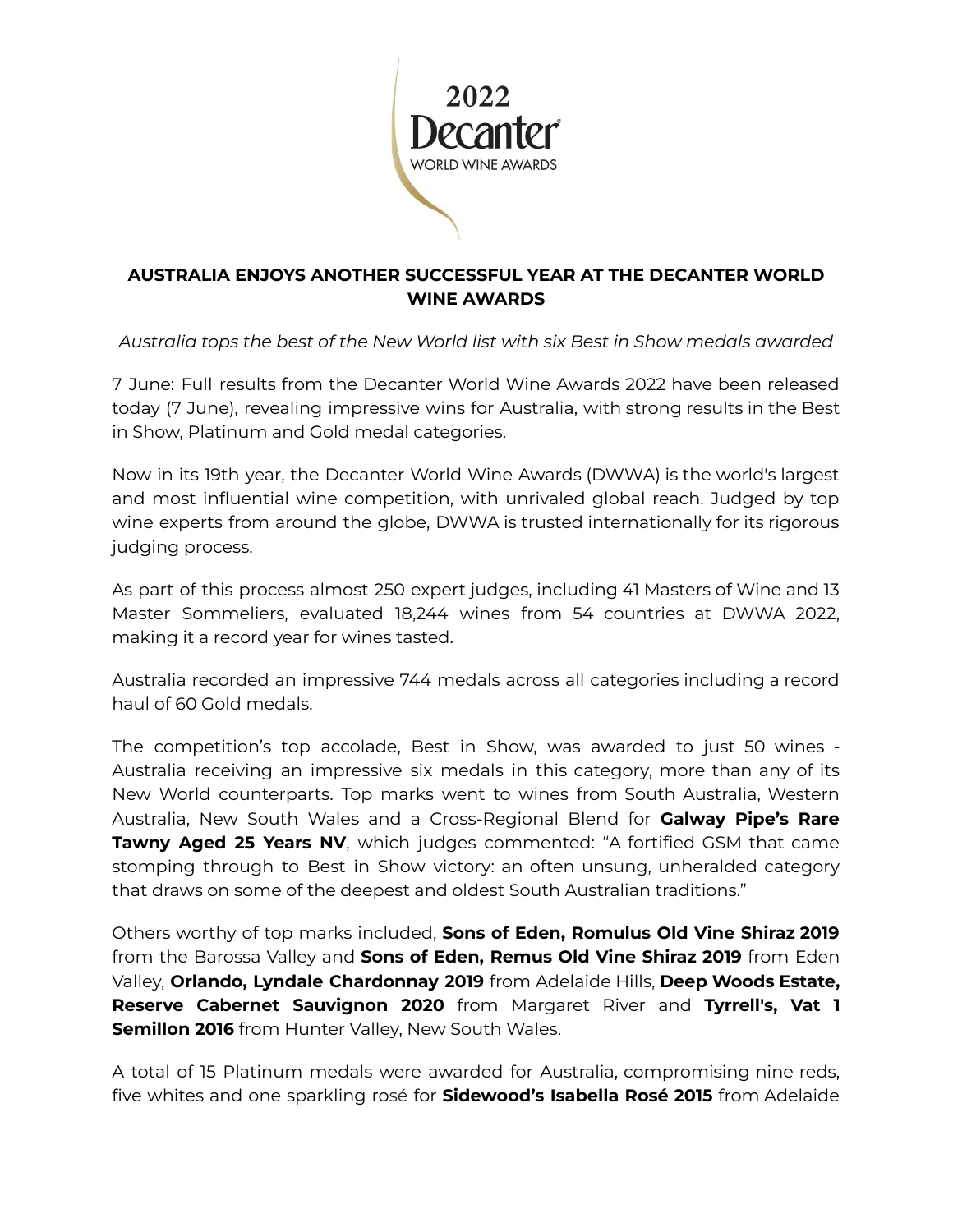

Hills which the judges described as "soft, rich and multi-dimensional… a complex wine, with a long and very satisfying finish."

Of the country's 60 Gold medals, standouts included a Cross-Regional Blend for **Robert Oatley's Craigmoor Estate Sauvignon Blanc 2021** at less than £9.99 and **House of Arras' EJ Carr Late Disgorged 2006** from Tasmania which received 96 points for its "bright finish which is tingling, enticing and very fine." Margaret River saw the most Golds awarded, with 11 wines receiving 95-96 points, and Barossa was not far behind - receiving 10 Gold medals almost entirely for its flagship Shiraz wines.

Australia performed well across all territories. South Australia recorded three Best in Show, nine Platinum and 27 Gold medals. Tasmania was awarded one Platinum and four Gold medals. Victoria received one Platinum and 13 Gold medals. Western Australia one Best in Show, three Platinum and 13 Gold medals. New South Wales one Best in Show and Cross-Regional Blends saw one Best in Show, one Platinum and three Gold medals awarded.

Reflecting on judging at the 2022 competition, joint Regional Chair for Australia, Justin Knock MW, said: "It was clear that enthusiasm for the overall quality was notably high – at one point it was made clear to myself and Huon [Hooke, joint Regional Chair for Australia] that the number of Gold medal wines from Australia was very high, to which we pointed out two things. One – the panel judges themselves were enthusiastically arguing for inclusion. This points to the level of excitement that Australia's well-made wines can bring to the consumer. Secondly, the number of wines entered in the top price band categories were proportionally very high, giving us a very high calibre of wines to taste and no doubt leading to the strong performance of Australia overall."

Visit [awards.decanter.com](http://awards.decanter.com) for a full list of winners.

#### **ENDS**

The Decanter World Wine Awards Co-Chairs and key spokespeople are available for interviews, please use the contact details below to arrange.

For more information contact: [Samantha@pantheracommunications.com](mailto:Samantha@pantheracommunications.com) Thomas@pantheracommunications.com